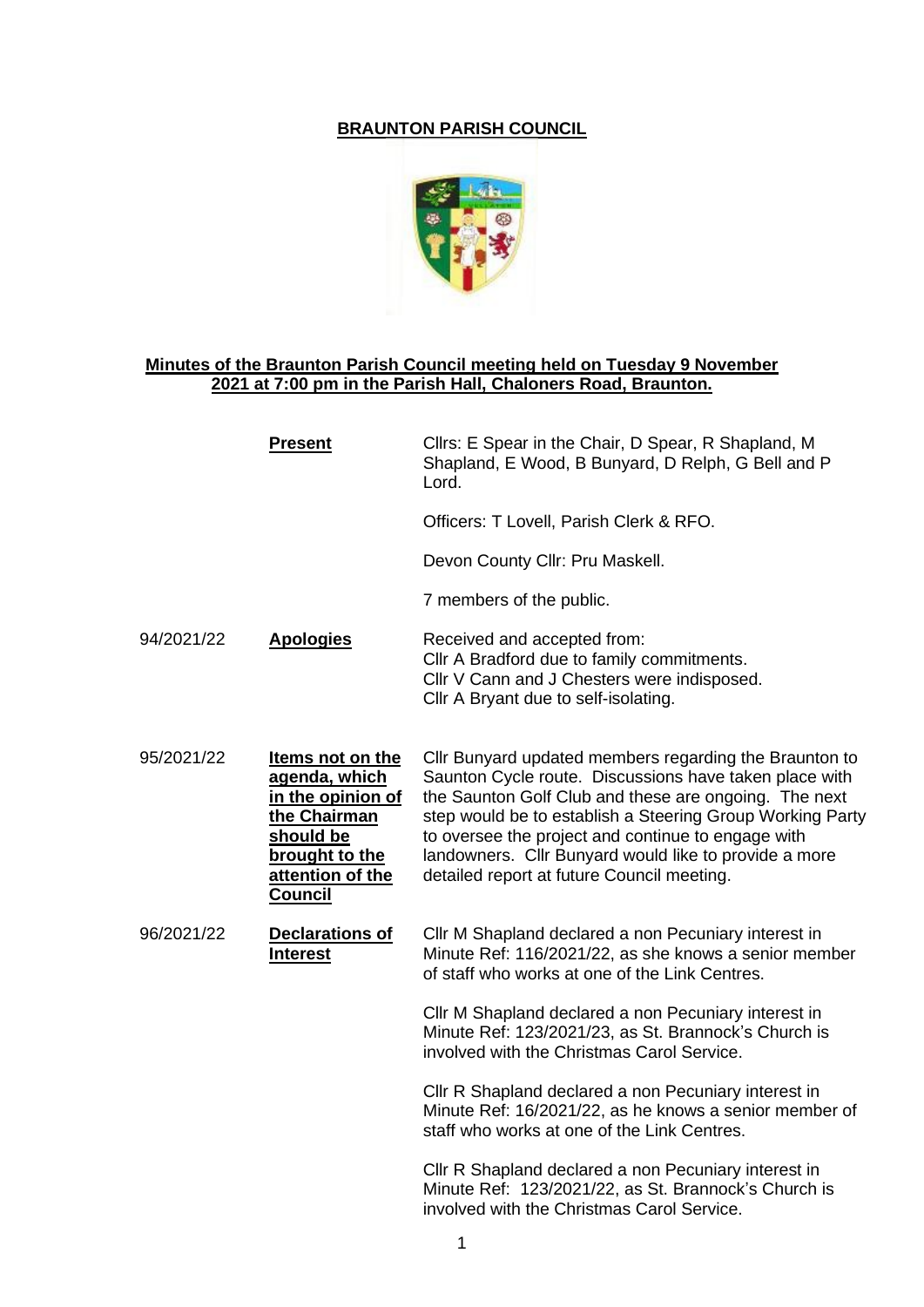| 97/2021/22  | <b>Public</b><br><b>Participation</b>                                             | A member of the public addressed the Council regarding<br>planning application 74128. The applicants have relocated<br>their family home, and propose to make alterations to the<br>existing dwelling in keeping with the existing structure and<br>surrounding area. The applicants would be happy to<br>provide further clarification if required.                                                                                                                                                                                                                                                                                                                                                      |
|-------------|-----------------------------------------------------------------------------------|-----------------------------------------------------------------------------------------------------------------------------------------------------------------------------------------------------------------------------------------------------------------------------------------------------------------------------------------------------------------------------------------------------------------------------------------------------------------------------------------------------------------------------------------------------------------------------------------------------------------------------------------------------------------------------------------------------------|
| 98/2021/22  | <b>Request for</b><br><b>Dispensation</b>                                         | There were none.                                                                                                                                                                                                                                                                                                                                                                                                                                                                                                                                                                                                                                                                                          |
| 99/2021/22  | <b>Minutes</b>                                                                    | RESOLVED:                                                                                                                                                                                                                                                                                                                                                                                                                                                                                                                                                                                                                                                                                                 |
|             |                                                                                   | (a) That the Minutes of the Council meeting held on 12<br>October 2021 be approved and signed as a correct<br>record.<br>(b) To ratify and adopt the Minutes and recommendations<br>contained therein of the Finance and Administration<br>Committee meeting held on 2 November 2021.<br>To ratify and adopt the Minutes and recommendations<br>(c)<br>contained therein of the Property Committee meeting<br>held on 8 November 2021.<br>(d) To ratify and adopt the Minutes and recommendations<br>contained therein of the Parks and Gardens<br>Committee meeting held on 8 November 2021,<br>attached                                                                                                 |
| 100/2021/22 | <b>Action Sheet</b>                                                               | (NC)<br>RESOLVED: That the Action Sheet be noted.                                                                                                                                                                                                                                                                                                                                                                                                                                                                                                                                                                                                                                                         |
| 101/2021/22 | <b>Police</b><br><b>Representation</b>                                            | (NC)<br>RESOLVED: That the latest police newsletter be noted.<br>(NC)                                                                                                                                                                                                                                                                                                                                                                                                                                                                                                                                                                                                                                     |
| 102/2021/22 | <b>Report from</b><br><b>Devon County</b><br><u>Councillor</u>                    | Members considered the County Cllr report, circulated<br>prior to the meeting.<br>The Council Cllr explained that four members including<br>herself had expressed their concern regarding the<br>proposed closure of the North Devon Link Centres. She<br>would be attending a meeting on Friday to discuss the<br>results of the consultation but it was not clear whether she<br>would be permitted to speak or vote at the meeting.<br>Braunton is no longer sharing a Pharmacist with<br>Ilfracombe which should improve the service at the Lloyds<br>Pharmacy in Braunton. The County Cllr agreed that it is<br>not acceptable for elderly people to have to queue<br>standing in the wind and rain. |
| 103/2021/22 | <b>Report from</b><br><b>North Devon</b><br><b>District</b><br><b>Councillors</b> | Cllr E Spear had requested the North Devon Council<br>Crime Prevention team to patrol the Recreation Ground<br>due to the levels of anti social behaviour being<br>experienced.<br>Cllr D Spear reported that the 4 December is Small<br>Businesses Day in the UK and North Devon have plans in<br>place to support its small businesses.                                                                                                                                                                                                                                                                                                                                                                 |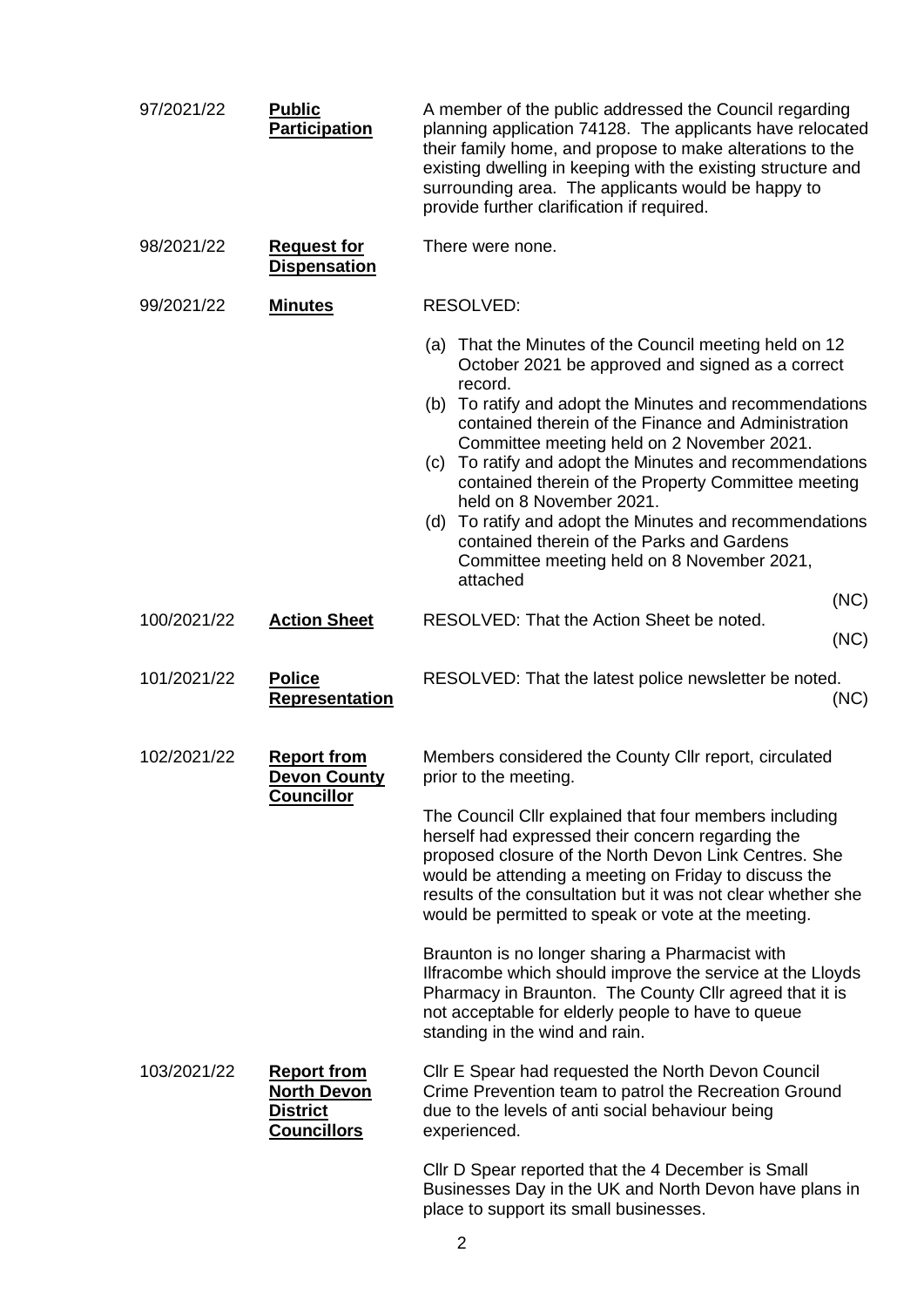Untreated sewerage being released into our waterways is a very serious issue. It is an absolute disgrace that water companies have been allowed to contaminate our rivers and seas. This impacts on peoples health as pollution gets into the food supply chain. Cllr D Spear is glad that the Parish Council is recognising this issue.

104/2021/22 **Braunton Community Tree Planting / Queen's Green**  (a) The Clerk reported that the Council had been unsuccessful with its bid to the Devon Emergency Fund to plant trees to mark the Queen's Jubilee.

**Canopy**

(b) Geoff Triggs from the Braunton Caen Rotary Club requested members support to plant Woodland Trust trees in Spring 2022 by providing suitable land where the trees could be planted.

RESOLVED: That the Council grants permission for the Braunton Caen Rotary and Braunton Academy to plant trees on the open space land behind Georgeham Cross adjacent to the Tarka Trail.

105/2021/22 **Planning** Cllr E Spear, D Spear and J Chesters in their capacity as North Devon Councillors, stated that any opinions expressed during discussions on the following planning applications represent a preliminary view and that they will naturally reconsider the application fresh when presented all the facts at principal level.

> The Chair requested the Lead Member for Planning Cllr M Shapland, to present the planning applications

(a) 74209 Proposal: Conversion of garage into ancillary accommodation. Location: The Thatched Barn, Saunton, Braunton, Devon EX33 1LS Applicant: Mr Mark Thompson

It was proposed by Cllr D Spear, seconded by Cllr R Shapland to recommend approval.

RESOLVED: That the Council recommends approval subject to adequate drainage being implemented.

(8.0.1abs)

(b) 74091 Proposal: Siting of a permanent agricultural workers dwelling. Location: Land at Winsham Cross Farm, Winsham, Knowle, Braunton EX33 2LX Applicant: Mr & Mrs Peter & Michelle Sharland

The Chair proposed and it was unanimously agreed to suspend Standing Orders to allow the Applicant to speak.

The Applicant explained that it was not his intention to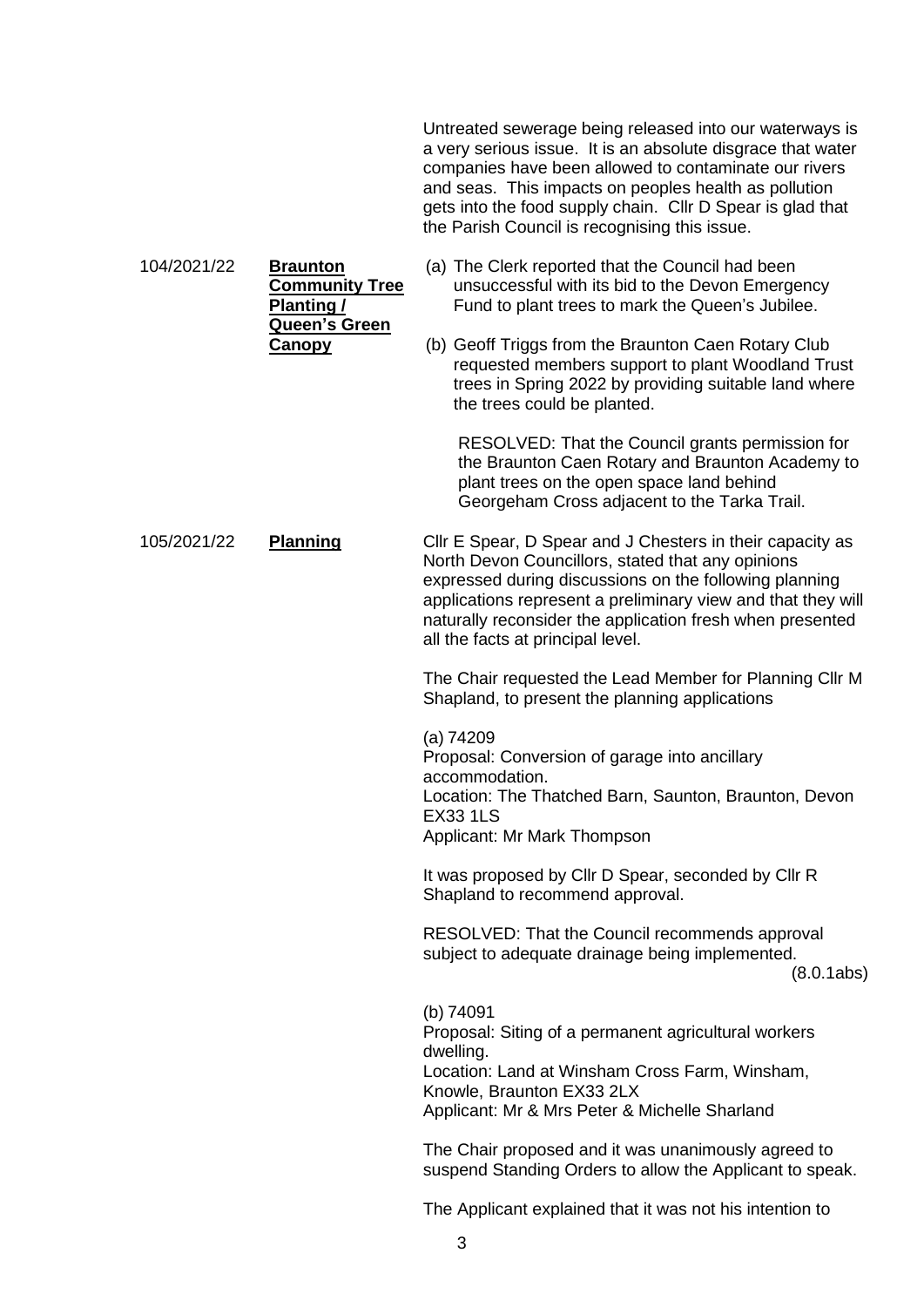install solar panels on the dwelling as the farm is already covered in solar PV panels, which helps to sustain the farm's energy use and the remaining 50% is exported off site.

RESOLVED: That Standing Orders be reinstated.

(NC)

It was proposed by Cllr R Shapland, seconded by Cllr M Shapland to recommend approval.

RESOLVED: That the Council recommends approval subject to the dwelling being tied to the agricultural land.

(NC)

## (c) 74156

Proposal: Variation of condition 2 (approved plans) planning permission 71063 (single storey extension to dwelling) to allow for change to roof design from monopitch to a flat roof together with alterations to boundary wall.

Location: 2 Orchard Road, Knowle, EX33 2LY Applicant: Mr John Garner

It was moved by Cllr D Spear, seconded by Cllr R Shapland to recommend approval.

RESOLVED: That the Council recommends approval.

(NC)

Cllr E Wood and G Bell declared a non Pecuniary interest.

### (d) 74143

Proposal: Demolition of 4 flats and erection of 8 affordable dwellings including 1 bespoke disabled specification bungalow.

Location: Land at Barton Avenue/Vellator Way, Braunton, Devon EX33 2BA

Applicant: Ms S Hayne

It was moved by Cllr G Bell, seconded by Cllr D Spear to recommend approval.

RESOLVED: That the Council recommends approval.

(NC)

### (e) 74124

Proposal: First floor extension over existing porch to form en-suit to master bedroom.

Location: 7 Chapel Street, Braunton, Devon EX33 1EL Applicant: Mr S Gee

It was recommended by Cllr R Shapland, seconded by Cllr G Bell to recommend approval.

RESOLVED: That the Council recommends approval.

(NC)

(f) 74256

Proposal: Listed building consent for conversion of existing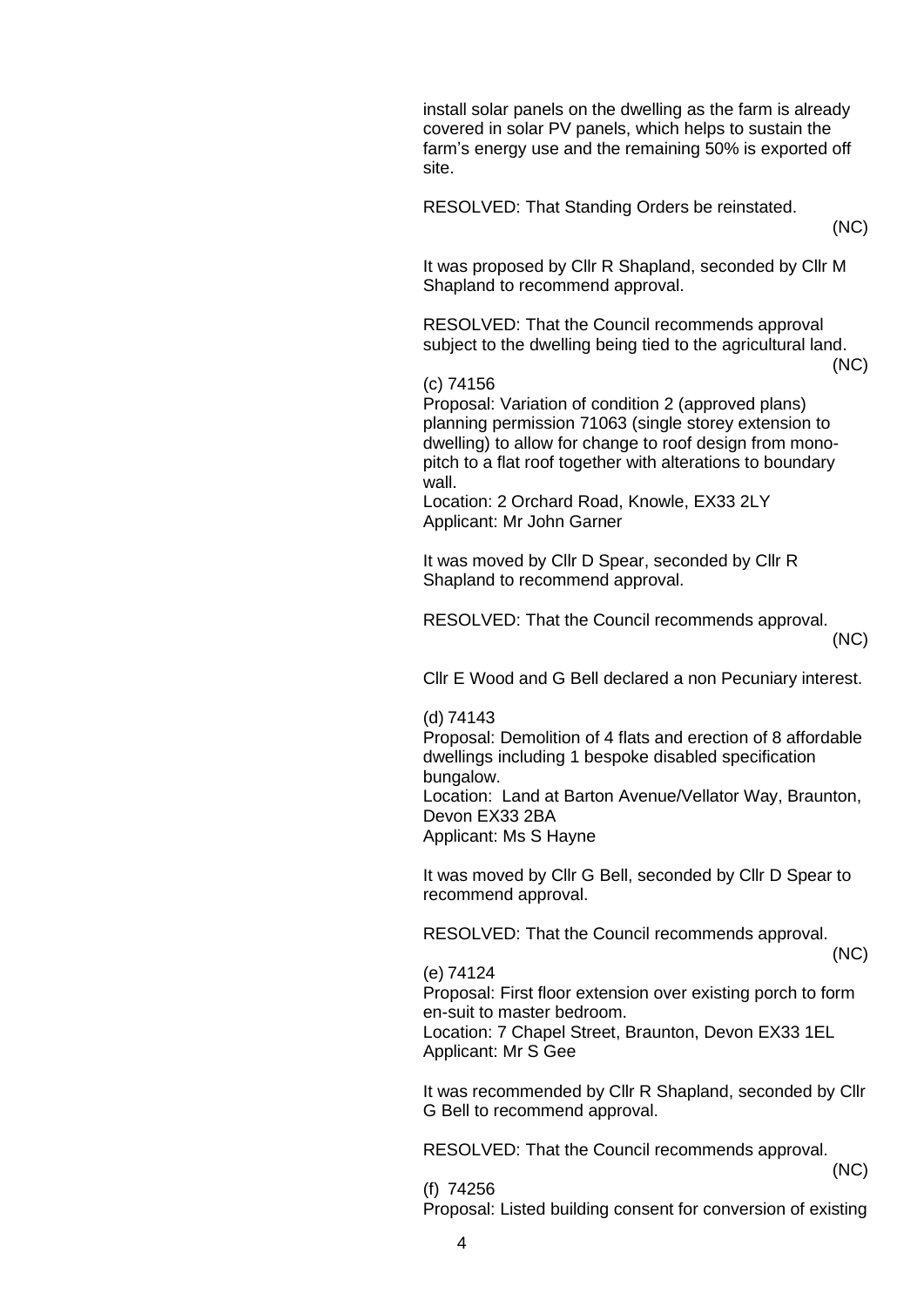barn and lean-to to extend existing house and locate new holiday accommodation. Location: The Long House, Nethercott, Braunton, Devon EX33 1HT Applicant: Sophy Miller

It was moved by Cllr D Spear, seconded by Cllr R Shapland to recommend approval.

RESOLVED: That the Council recommends approval.

#### (g) 74235

Proposal: Conversion of existing barn and lean-to to extend existing house and locate new holiday accommodation.

Location: The Long House, Nethercott, Braunton, Devon EX33 1HT

Applicant: Sophy Miller

It was moved by Cllr D Spear, seconded by Cllr R Shapland to recommend approval.

RESOLVED: That the Council recommends approval.

(NC)

(NC)

### (h) 74128

Proposal: South Lobb House: demolition of rear extension & erection of a two-storey replacement, side two storey extension, general internal remodelling, raised terrace over existing porch, new windows throughout. Demolition of outbuilding and replacement with single storey outbuilding housing pool plant, wc & changing area. New entrance off existing lane to create a separate parking and turning area away from existing holiday accommodation. South Lobb Cottage: implement of a new raised terrace and removal of existing window in favour of a door providing access to terrace itself.

Location: South Lobb Cottage, Braunton, Devon EX33 1JF Applicant: Mr & Mrs Pavitt

It was moved by Cllr G Bell, seconded by Cllr E Wood to recommend refusal on the grounds that the demolition of the porch and pool house would result in loss of protected species habitat including the brown long-eared bat day roosts and the common pipistrelle bat day roosts. A European Protected Species Licence (EPSL) from Natural England would be required.

(4.4.1abs)

The Chair's casting vote resulted in the motion falling.

RESOLVED: That the Council recommends approval subject to the comments made by the Sustainability Officer that adequate protections are put in place for the brown long-eared bat day roosts and common pipistrelle bat day roosts.

(4.4.1abs)

The motion was passed with the Chair's casting vote.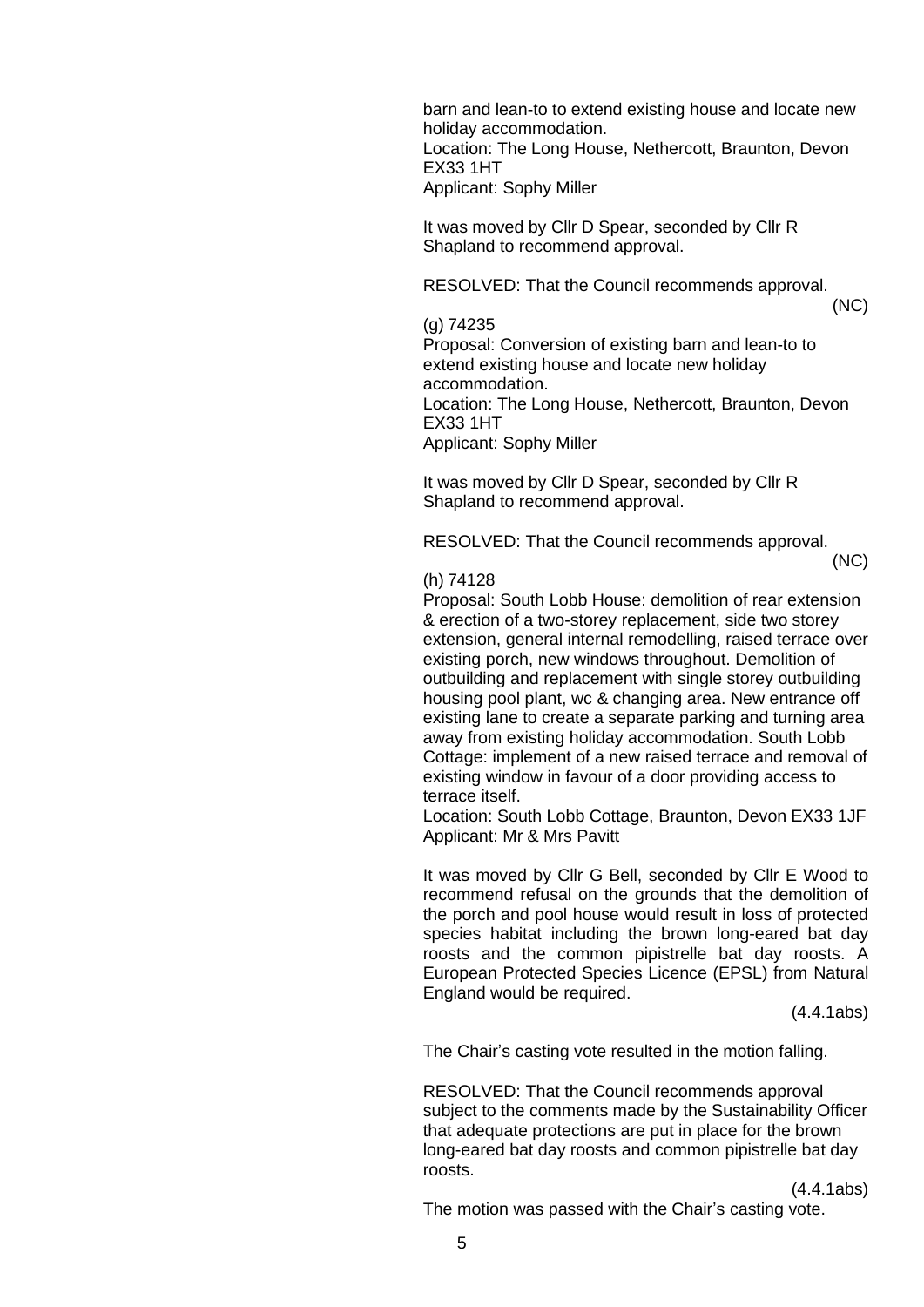(i) 74280

Proposal: Application for consent for trees covered by a tree preservation order in respect of felling of 3 Beech trees.

Location: Tatra Lodge, Seven Acres Park, Braunton, Devon EX33 2PD

Applicant: Mrs Debra Almond

RESOLVED: That the Council wishes to comment that the trees are a major part of the existing street scene, and it would query the issues that have been raised by the Applicant as the trees were in situ before the houses. The Council wishes to refer the application to the North Devon Council Countryside and Landscape Officer for their consideration.

(NC)

(j) 74165

Proposal: Listed building consent for the replacement of all windows and side and rear doors.

Location: Jasmine Cottage, 47 North Street, Braunton, Devon EX33 1 AP

Applicant: Mrs Pamela Scott

It was moved by Cllr D Spear, seconded by Cllr G Bell that the Council recommends approval.

RESOLVED: That the Council recommends approval.

(NC)

(k) 60823 - Appeal Reference: APP/X1118/W/21/3283943 Proposal: Hybrid application: (A) full application for access, scale & layout of site including raising of ground levels, site access works & highway infrastructure, together with purpose built bat building, (B) outline application for 250 dwellings (Use Class C3(a)), up to 3000sqm employment space (Use Class  $E(g)(i)$  and  $E(g)(ii)$  was Use Class B1). Retail Space of up to 250sqm gross floorspace (Use Class E(a) was Use Class A1); Space for the Sale of food and drink of up to 2000sqm Gross floorspace (Use Class E(d) (e),  $E(f)$  and  $F1(a)$ ,  $F1(b)$ ,  $F1(e)$ , and  $F2(b)$  was Use Class D1 and D2); (C) all associated infrastructure incl. removal of any contamination, roads, footpaths, cycleway, drainage (incl. attenuation works), flood defence works, landscaping & appearance, public open space, utilities & vehicle parking, including demolition of buildings (amended scheme & supporting documents) (Amended description). Location: Former Yelland Power Station, Lower Yelland, Yelland, Barnstaple, Devon, EX31 3EZ. Applicant: Yelland Quay Ltd

It was moved by Cllr D Spear, seconded by Cllr G Bell to reiterate the Council's previous reasons for refusal:

RESOLVED: That the Council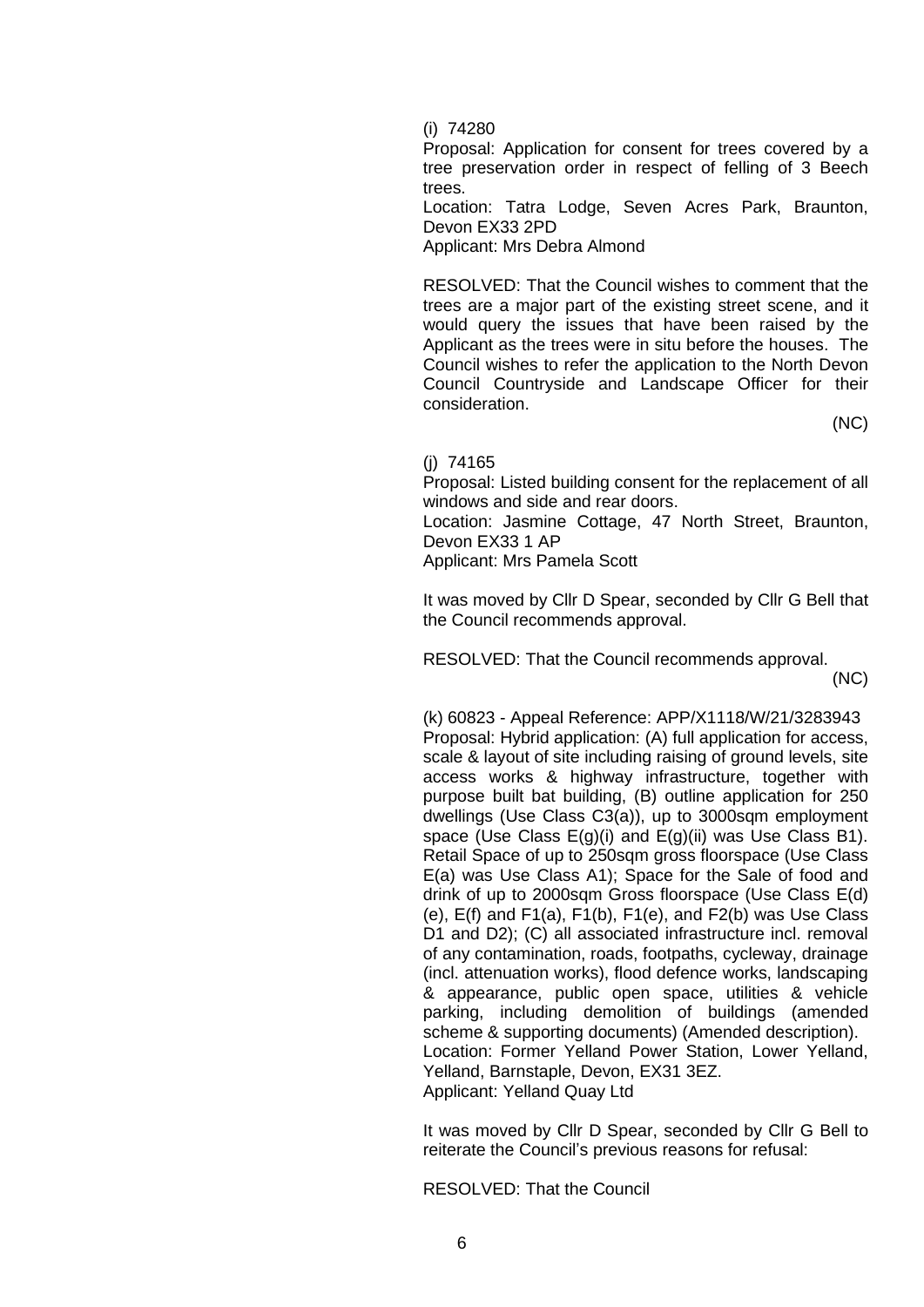- (i) reiterates its previous reasons for refusal, as follows:
- Adverse influence on the Northern Devon UNESCO Biosphere Reserve the development will cause further damage to the landscape negatively impacting on this core area of the Biosphere Reserve, resulting in North Devon being at risk of no longer being able to defend its recognition as a world class environment by UNESCO. The Northern Devon UNESCO Biosphere Reserve is a key natural capital asset and has a value to the local community and its economy the loss of this world class environment would have a detrimental impact on the North Devon economy.
- Adverse impact on the Braunton Greater Horseshoe Bat (GHB) roost as the site is an important connector between the north and south of the estuary, the development would result in a threat to protected species adversely impacting on foraging and nesting habitat for bats.
- Adverse effect on the adjacent estuary which is a designated Site of Special Scientific Interest (SSSI) for its wildlife importance.
- Concerns being in close proximity to the RSPB's Isley Marsh Nature Reserve, also within the SSSI, the development during its construction phase and after construction will cause disturbance to overwintering birds and further decimate numbers visiting high tide roost areas in the vicinity.
- Policy ST01: Principles of Sustainable development adverse effect on the intrinsic environmental value and character of the landscape as the proposal will harm local wildlife and result in the loss of important wildlife habitat significantly outweighing the economic and social benefits.
- Negative visual impact on the design, height and appearance of the proposed development it is not in keeping with the character of the estuary's landscape setting. Raising the site by two metres and erecting six-storey buildings on top is inappropriate for the area.
- Increase in artificial lighting will have an adverse effect on native wildlife, particularly the GHB and other species that have evolved to be active during the hours of darkness.
- Concerns increased risk of flooding the development does not take into account the latest data on sea level rise predictions being 2.5 metres. Yelland is already at risk of tidal flooding raising the land level and building the armoured wall sea defence will cause tidal displacement and put Braunton and other communities along the estuary at further risk of flooding. Policy BAR21: Flood Management Strategy – Flood management measures along the River Taw and its tributaries will re-establish functional flood plains in the Taw estuary and upstream of Barnstaple.
- Concerns regarding asbestos contamination throughout the site disturbance to the soil could result in asbestos fibres leaching into the estuary causing severe water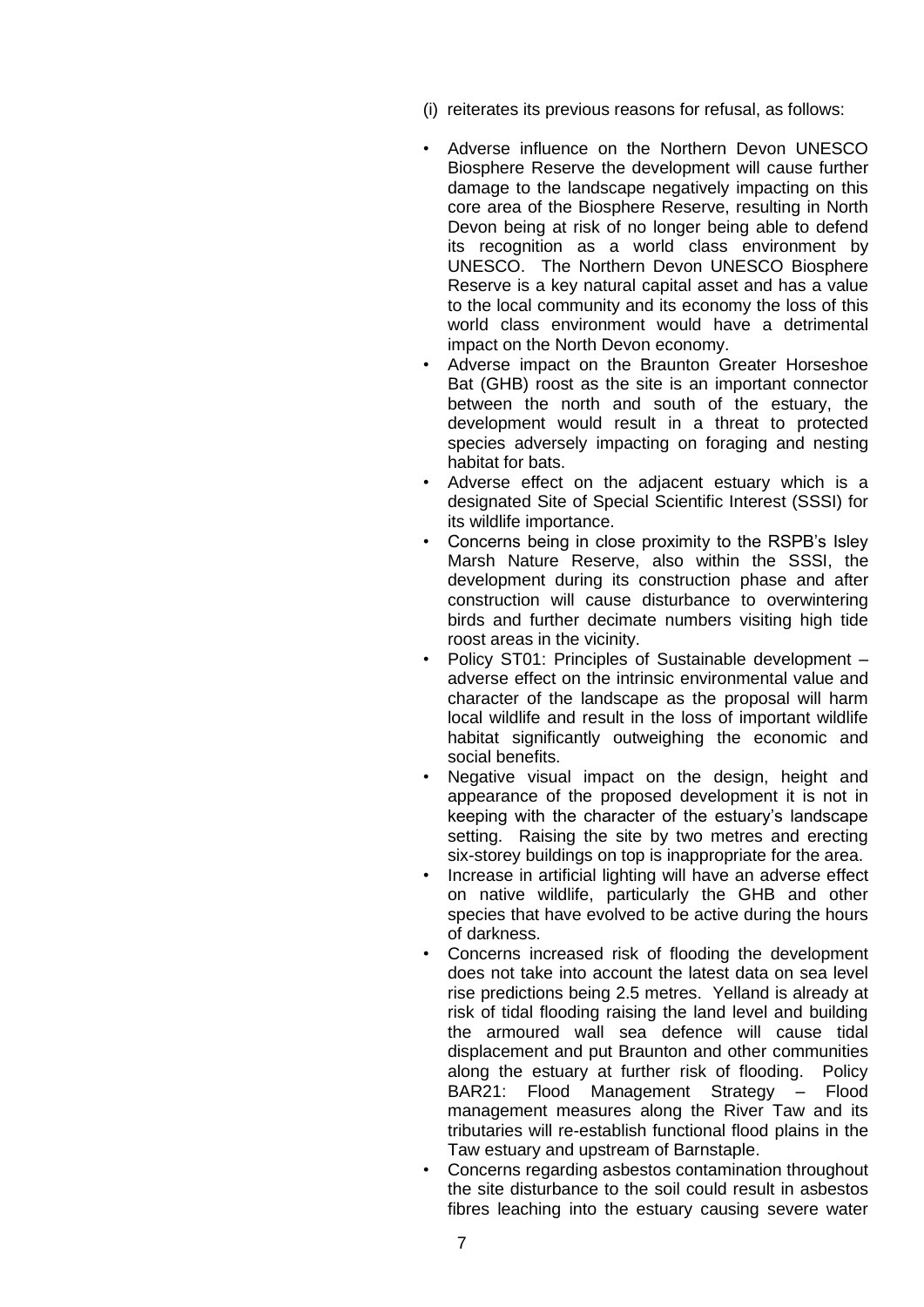contamination.

- Unsuitable landscaping to offset biodiversity net gain the proposed planting of trees will not survive the site conditions and salty winds experienced in the area.
- (ii) wishes to make representation at the Inquire.

(8.0.1abs)

| 106/2021/22 | <b>North Devon</b><br>Council<br><b>Planning</b><br><b>Decisions</b> | 73849<br>Description: Notification for prior approval for larger home<br>extension which extends 4.50m beyond the rear wall,<br>3.10m to the ridge and 2.90m to the eaves (amended<br>application form).<br>Site Address: 58 South Street, Braunton, Devon, EX33<br>2AN<br><b>Applicant: Charlotte Beagley</b><br><b>Decision: REFUSED</b><br>Decision Date: 22/10/21 |
|-------------|----------------------------------------------------------------------|-----------------------------------------------------------------------------------------------------------------------------------------------------------------------------------------------------------------------------------------------------------------------------------------------------------------------------------------------------------------------|
|             |                                                                      | 73962<br>Description: Erection of a single storey replacement<br>conservatory.<br>Site Address: 51 Moor Lea, Braunton, Devon, EX33 2PF<br>Applicant: Mr Philip King<br>Decision: APPROVED<br>Decision Date: 28/10/21                                                                                                                                                  |
| 106/2021/22 | <b>Finance</b>                                                       | RESOLVED: That the cheques on the schedule were<br>(a)<br>approved and drawn in the total sum of £9,879.28.<br>RESOLVED: That the PAYE, NI and pension<br>(b)<br>contributions for November 2021 be approved<br>(NC)                                                                                                                                                  |
| 107/2021/22 | <b>Delegated</b><br><b>Decisions</b>                                 | RESOLVED: That decision taken under delegated powers<br>since the 13 <sup>th</sup> October 2021, attached as Appendix A, be<br>ratified and adopted.<br>(NC)                                                                                                                                                                                                          |
| 108/2021/22 | <b>Braunton</b><br><b>Economic Plan</b>                              | The Clerk, prior to the meeting, circulated the notes from<br>the working party held on the 5 November 21.                                                                                                                                                                                                                                                            |
|             |                                                                      | Members considered appointing a consultant to provide<br>expertise to deliver the Plan. It was noted that Devon<br>Communities Together (DCT) charge £350 per day.                                                                                                                                                                                                    |
|             |                                                                      | RESOLVED: That the Council appoints DCT the Clerk to<br>bring proposal and costings to the next meeting.<br>(NC)                                                                                                                                                                                                                                                      |
| 109/2021/22 | <b>Community</b><br><b>Emergency Plan</b><br><u>(CEP)</u>            | Members reviewed the CEP. Those councillors who are<br>part of the Community Emergency Response Team<br>(CERT) agreed to remain in their roles. A copy of the Plan<br>can be found on the Council's website.                                                                                                                                                          |
|             |                                                                      | RESOLVED: That no changes be made to the CEP.<br>(NC)                                                                                                                                                                                                                                                                                                                 |
| 110/2021/22 | <b>Braunton</b>                                                      | Cllr Bryant had sent his apologies and requested if his                                                                                                                                                                                                                                                                                                               |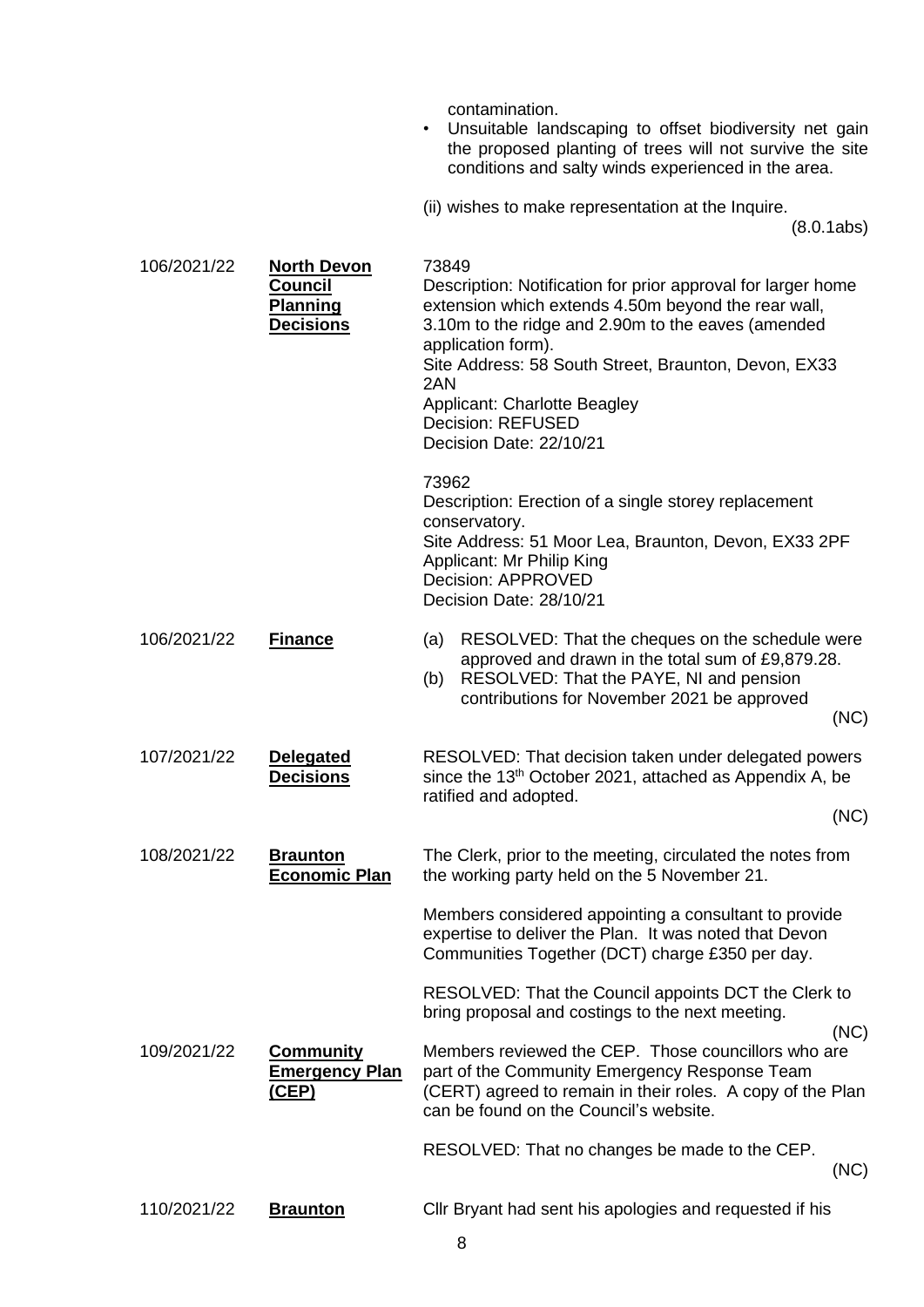|             | <b>Beaver Project</b>                                                                              | presentation could be postponed until the next meeting.                                                                                                                                                                                                                                       |
|-------------|----------------------------------------------------------------------------------------------------|-----------------------------------------------------------------------------------------------------------------------------------------------------------------------------------------------------------------------------------------------------------------------------------------------|
|             |                                                                                                    | Members noted that DEFRA currently has an online<br>consultation on the future of beavers in this country which<br>closes on Wednesday 17th November.                                                                                                                                         |
|             |                                                                                                    | RESOLVED: That                                                                                                                                                                                                                                                                                |
|             |                                                                                                    | a. Cllr Bryant's presentation be deferred until the next<br>meeting.                                                                                                                                                                                                                          |
|             |                                                                                                    | b. Cllr Bryant be requested to respond to the DEFRA<br>consultation on behalf of the Council.                                                                                                                                                                                                 |
| 111/2021/22 | <b>Annual</b><br><b>Governance and</b><br><b>Accountability</b><br><b>Return (AGAR)</b><br>2020/21 | RESOLVED: That it be noted that the Council's AGAR<br>Year Ended 31 March 2021 has been signed and<br>approved by the External Auditor PKF Littlejohns LLP.<br>(NC)                                                                                                                           |
| 112/2021/22 | <b>Financial Risk</b><br><b>Assessment</b><br>2021/22                                              | The Clerk, prior to the meeting, circulated the Council's<br>Financial Risk Assessment 2021/22.                                                                                                                                                                                               |
|             |                                                                                                    | <b>RESOLVED: That the Council's Financial Risk</b><br>Assessment 2021/22 be approved, attached as Appendix<br>В.                                                                                                                                                                              |
| 113/2021/22 | <b>Review of</b><br>Effectiveness of<br><b>Internal Controls</b><br>2021/22                        | (NC)<br>The Clerk, prior to the meeting, circulated the Council's<br>Review of Effectiveness of Internal Controls.                                                                                                                                                                            |
|             |                                                                                                    | <b>RESOLVED: That the Council's Review of Effectives of</b><br>Internal Controls 2021/22 be approved, attached as<br>Appendix C.                                                                                                                                                              |
| 114/2021/22 | <b>Draft Budget</b><br>2022/23                                                                     | (NC)<br>The Council considered its draft budget proposal for<br>2022/23, tabled at the meeting. The draft budget for<br>£417,375 required a 22% increase in the precept. Based<br>on the 2020/21 Council Tax Base (3092.51) this would<br>increase the Band D Equivalent by £12.51 per annum. |
|             |                                                                                                    | RESOLVED: That the committees be requested to review<br>their budget and a revised draft budget for 2022/23 be<br>presented to the next Council meeting for approval.<br>(NC)                                                                                                                 |
| 115/2021/22 | <b>Release of</b><br>Sewage into our<br>waterways                                                  | Moved by Cllr E Wood, seconded by Cllr D Relph that the<br>Council writes to the local MP deploring the release of<br>sewage into our waterways, and calls on our MP to vote<br>against this practice and on the Government to urgently<br>enact legislation to stop it.                      |
|             |                                                                                                    | RESOLVED: That the                                                                                                                                                                                                                                                                            |
|             |                                                                                                    | a. Council writes to the North Devon MP, Selaine Saxby,<br>deploring the release of sewage into our waterways<br>and requests that she always votes against this<br>practice.                                                                                                                 |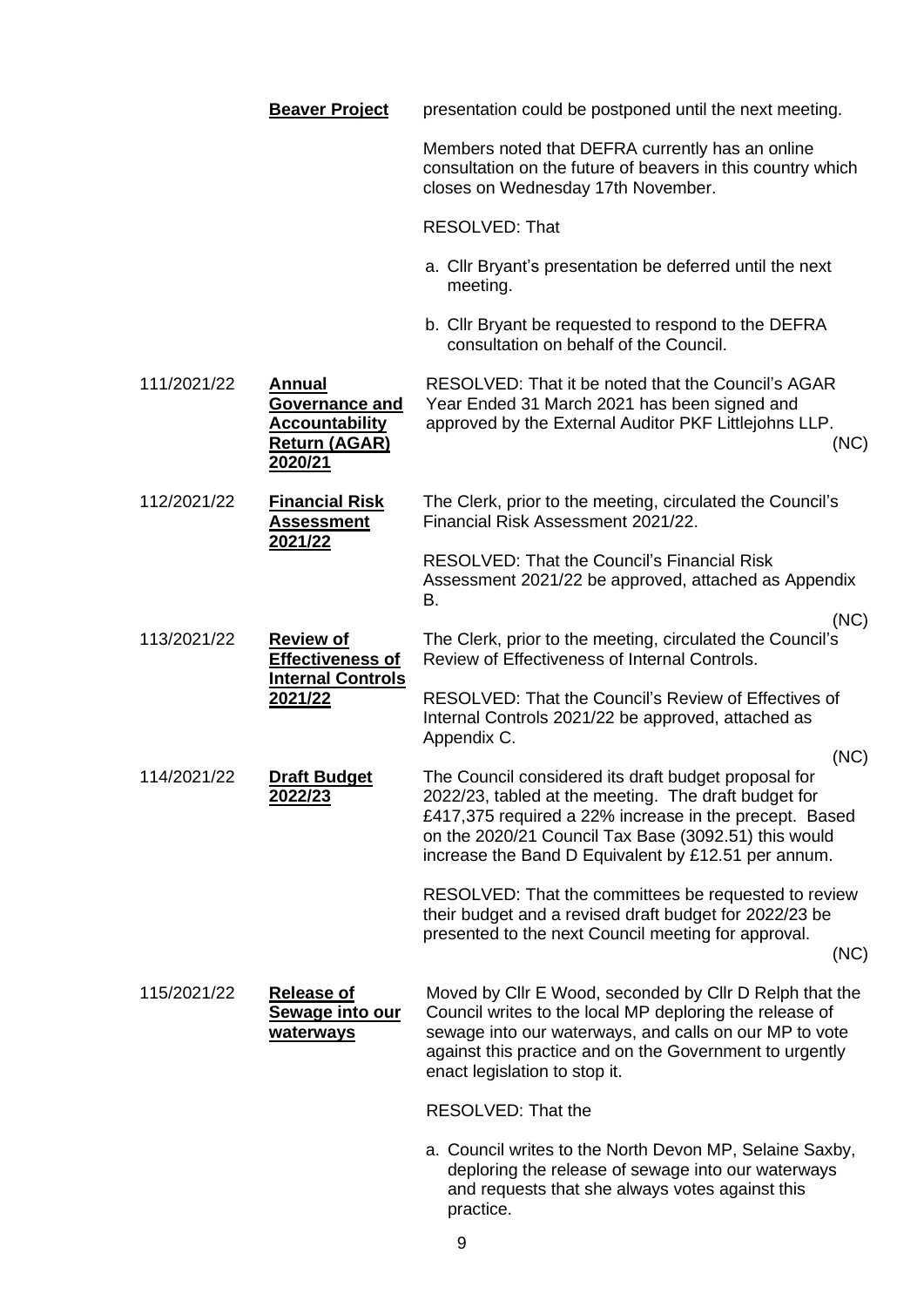b. Council to issue a copy of the letter to town and parish councils in North Devon and the local media.

(NC)

| 116/2021/22 | <b>Devon County</b><br><b>Council</b><br><b>Consultation</b><br><b>Future of North</b><br><b>Devon Link</b><br><b>Centres</b> | Moved by Cllr E Wood, seconded by Cllr G Bell to call<br>upon Devon County Council to re-open the North Devon<br>Link Centres. The Council understand that the County<br>Council needs to modernise and improve the existing<br>service but it is essential to the mental health user base<br>that mental health support be based around a physical<br>hub located in the region's major population centres. |
|-------------|-------------------------------------------------------------------------------------------------------------------------------|--------------------------------------------------------------------------------------------------------------------------------------------------------------------------------------------------------------------------------------------------------------------------------------------------------------------------------------------------------------------------------------------------------------|
|             |                                                                                                                               | RESOLVED: That the Council writes to the County<br>Councillor requesting that she pass the Parish's<br>comments to the relevant committee for consideration.<br>(NC)                                                                                                                                                                                                                                         |
| 117/2021/22 | <b>Braunton</b><br><b>Community</b><br><b>Network</b>                                                                         | The Clerk, prior to the meeting, circulated a briefing note<br>regarding standing down the BCN due to changes to covid<br>support in Britain.                                                                                                                                                                                                                                                                |
|             |                                                                                                                               | RESOLVED: That the BCN be stood down and the Clerk<br>be instructed to remove the stored data.<br>(NC)                                                                                                                                                                                                                                                                                                       |
| 118/2021/22 | <b>South View</b><br><b>Allotment</b><br><b>Hedgerow</b>                                                                      | RESOLVED: That the Clerk and Chair of the Council be<br>given delegated powers to approve the quotation from the<br>local contractor to cut the South View Allotment hedgerow.<br>(NC)                                                                                                                                                                                                                       |
| 119/2021/22 | <b>North Devon</b><br><b>Christmas</b><br><b>Market</b>                                                                       | RESOLVED: That the Council agrees to allow Ginger<br>Monkey Events to use its Brandon Tool Hire account to<br>provide lighting at this year's Christmas Market, subject to<br>the money being received by the Council in advance.<br>(NC)                                                                                                                                                                    |
| 120/2021/22 | <b>Braunton</b><br><b>Football Club</b>                                                                                       | RESOLVED: That the Council agrees that the Braunton<br>Football Club can use the Pavilion public conveniences for<br>members of public attending their matches. This be for a<br>trial term reviewed in the New Year.                                                                                                                                                                                        |
| 121/2021/22 | <b>Parish Hall</b><br><b>Bookings</b>                                                                                         | (NC)<br>RESOLVED: That the Council approves a request to<br>consume alcohol on the premises for a birthday party<br>booking on the 15 January 2022.                                                                                                                                                                                                                                                          |
|             |                                                                                                                               | (NC)                                                                                                                                                                                                                                                                                                                                                                                                         |
| 122/2021/22 | <b>Braunton</b><br><b>Recreation</b><br>Ground                                                                                | <b>RESOLVED: That the</b><br>a. Council agrees for the Rotary Clubs of Braunton to hire<br>the Recreation Ground on Friday 3 June 2022 to hold<br>the Braunton Village Fair.<br>b. Council agrees for the Rotary Clubs of Braunton to hire<br>the Recreation Ground on Sunday 5 June 2022 for a<br>"picnic in the park' event will align with the national Big<br>Jubilee Lunch.                             |
| 123/2021/22 | <b>Community</b><br><b>Shared Space</b>                                                                                       | (NC)<br>RESOLVED: That the Council grants permission for the<br>annual Village Christmas Carol Service to be held on the<br>Village Green and surround area on Saturday 18<br>December at 5pm.                                                                                                                                                                                                               |
| 124/2021/22 | <b>Exclusion of</b><br><b>Press and</b>                                                                                       | It was resolved that under Section 1(2) of the Public<br>Bodies (Admission to Meetings) Act 1960 that the public                                                                                                                                                                                                                                                                                             |